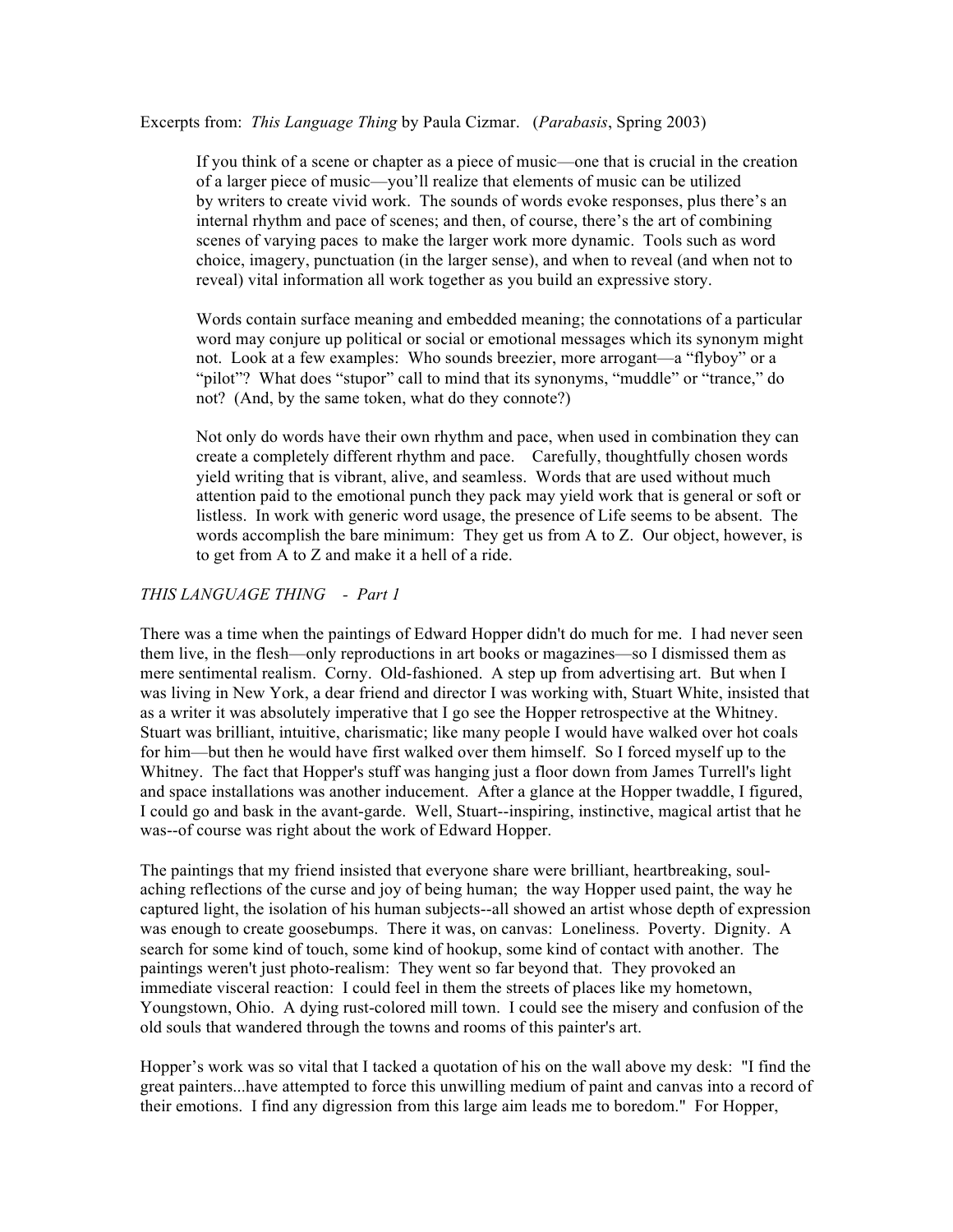"emotions" didn't just mean, Gee, I feel unhappy today. "Emotions" meant a person's vast and varied inner life that resulted in a personalized view of the world. For Hopper, that inner life was shaped by The Depression and World War II. The people in his paintings—well, not just people, but even the objects—reflect poverty, turmoil, fear.

After I saw the paintings—after I saw Hopper's emotional interpretation of the world—I took on his goal as one of my own. To take the unwilling medium of words and paper and use them to attempt to record a gut-level expression of human life.

Language as a medium for expressionism is a huge pain in the butt. Oh, yeah, language is great for basic communication: I'm going to the store. You're giving me a headache. Go two more blocks and turn left on Pico. I feel pretty, oh so pretty. But who wants to sit for two hours and listen to characters on screen announce their emotions and announce their actions. Audiences don't want to be told it, they want to see it. Feel it.

Music has a leg up in the feeling department—something about sound and rhythm goes straight to the gut. And visual art can pluck the heartstrings, too—color and texture have energy and provoke some kind of nameless feeling, and it's that nameless quality that is truly exciting. But the problem is, words aren't paint. Words are an integral part of everyday life. They have so many mundane purposes. Words can be flat out banal. The trick becomes taking something so ordinary and using it in such an extraordinary way that it packs an unmistakable electrical charge. Evoking something nameless. Something out of this world.

## *THIS LANGUAGE THING – PART 2*

## LANGUAGE—CODE CRACKERS

As writers we have to be connected into the conscious, the unconscious, and the non-conscious, the real, the non-real, the hyper-real. Then we get to go to work. Fashioning something wonderful with such an ordinary tool as language requires that we crack the code.

Something—power, energy, passion, light—is hidden beneath these mundane little language units, words, and the sooner we shake them up and tap into the power source, the better. As a tool, when you think about it, language is such a huge, monumental entity with such infinite combinations yielding infinite possibilities. It's staggering. It's awesome. It's better *not* to think about it.

I have some code crackers I use to unearth what's primal and hidden within words. I try not to think about these code cracking devices. I try to feel them. But for what it's worth, here they are:

AX THE ADJECTIVES. Consider this: You have a friend you're trying to fix up with a date. What's the worst thing you can say about the person? He's nice. Kiss of death. It just doesn't tell us anything about him—and leads us to believe there isn't anything to tell. Or consider this: What conveys more? A character who says: I'm unhappy. Or having a character walk into a party, see all her friends, and say, There's no one here. We have to work harder as audience members/readers to try and figure out what she means; in the process, we feel an emotional response. Is the character being funny? Ironic? Do we like her because of it? Does the character mean "the love of my life has left me, therefore it is worthless to be in a crowd"? Or, "there's no one politically important here"? Or ??? Whatever the meaning, it is not an obvious one, not sitting on the surface, and audience members/readers are forced to participate in the search for clues. They are drawn in. One step closer to engaging in the characters' emotional life. Adjectives don't engage. They announce. They keep us at arm's length. They're flat. Hollow. (CONTINUED)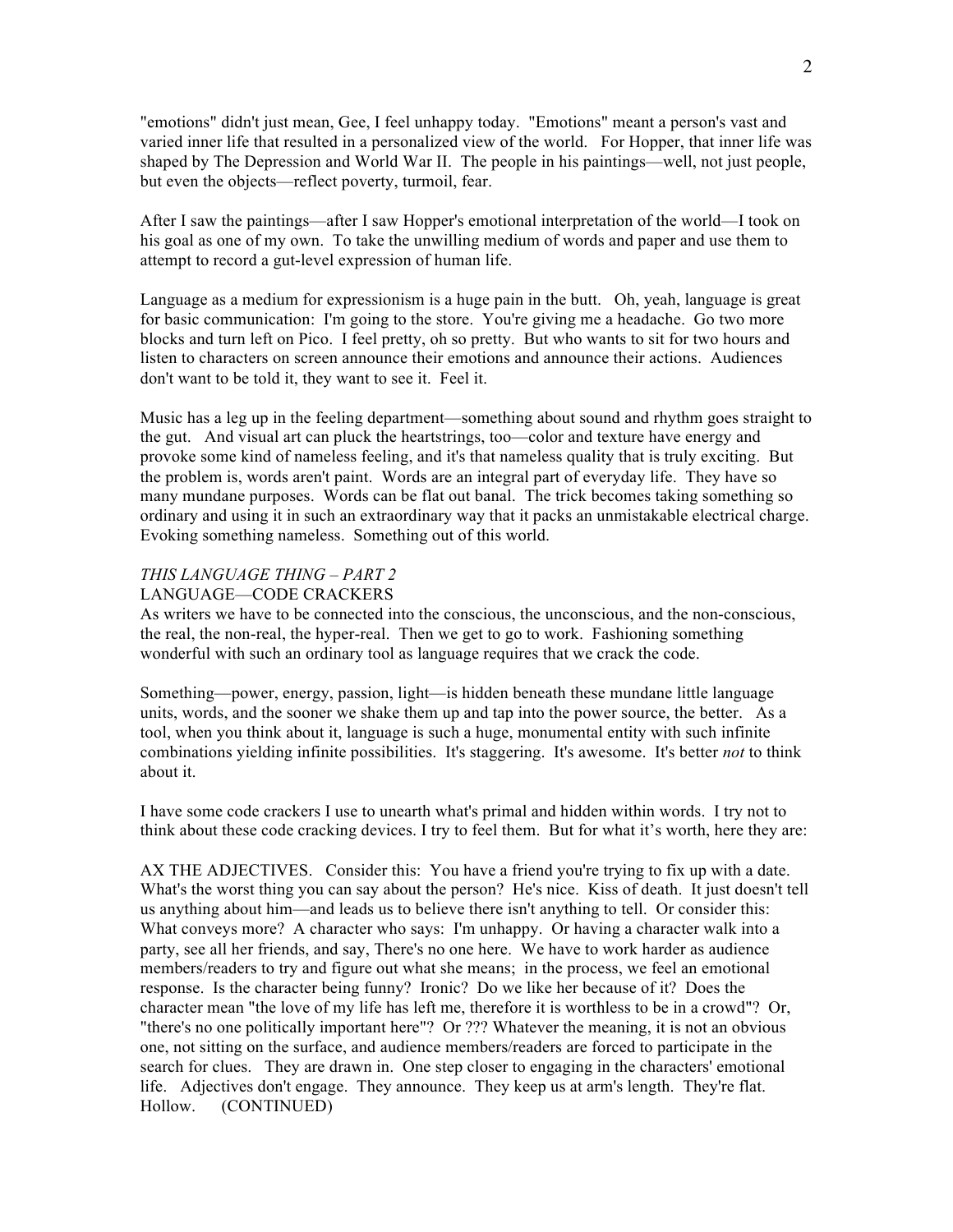"Adjective-speak" is what I call scenes that are written in announcement style; adjective-speak is the most surfacey type of writing. It is merely expositional: You're the best one for the job. Isn't the sunset pretty? I feel sick. This might be the way people speak in day to day life--after all, it's way more convenient--but remember, we're not really transcribing real life when we write a scene. (Hitchcock again: Film/characters/etc. are life with the boring parts left out.) We only have our audience a short amount of time, and in that time, we have to pack an entire lifetime of hopes, dreams, disappointments, personal histories. Because of this, we must load every word with as much meaning as possible and string these words into phrases that pack power--yes, that pack a punch. (Think back to an exercise of John Gardner's: Describe a house in the words of a man who has just lost a loved one. Then describe the same house in the words of someone who is in love.) Adjective-speak merely lists an idea of a possible generic feeling or meaning; it can't take the audience any further. Adjectives don't have skin and bone. Axe em. (Well, OK, not all of em. You can choose a tiny select few.) (Then be brutal.) (Chop.)

RHYTHM. Absolutely critical. This is one element we can steal from music. Great writing has great rhythm--varied, specific, hypnotic. Varied? Sometimes fast, sometimes slow, a regular beat, off the beat, clipped, droning, sustained. Specific? You probably did not consciously select a particular word in a line of dialogue, but conscious or not, you know when the word is dead-on right in its rhythm--and you have a nagging sense of dread when it is not. Hypnotic? Irresistible rhythm is a sneaky but very effective way to draw the audience in. How to create rhythm? Syllables and sounds--use them. Vary them. Or deliberately string the same number of syllables and beats together over and over and over again. Bounce words back and forth off the various characters. Verbal ping pong. Or try a waltz. Let the words just roll along. Try repetition for effect. Whatever makes the language sing. Or punctuate with words. Single syllable words can stop a breathless speech on a dime--and if you want to cut through a forest of obfuscating words, why not do it in a single blow?

PACE. Is the scene moving along? Is the story in general moving along? Are events and ideas unfolding or unraveling in such a way that the audience has to keep on their toes to stay caught up--but not so slowly that they get ahead of you and sit around waiting, and not so fast that they get frustrated or overworked and just give up trying? Remember the principle of varying lengths and tones--another matter of balance. If you get the audience on a roll and hit them with one terse dialogue line after another and you lull them into thinking they're onto you, what do you do next? Throw a wrench into the works, of course. Slow down; take a breather; add a speech that explores character or that languishes in an image. Or build your dialogue lines up to a miniclimax and stop on a dime for a while. Avoid bouncing around from quick exchange to character wallow pointlessly or from fast pace to slow and back again without emotional reason. You are expressing feelings through pace, presenting tension and suspense through pace. It should not be accidental.

EDGES. Writing has its own geography: sharp peaks, low valleys, and rolling hills that caress and soothe. All these diverse edges are a must in expressing atmosphere, tone, and a character's inner life. Think of how "s" sounds; then contrast it with "b" or "p." Think of words that end in "k"--now contrast them with words that end in "n." Does this matter? Yes, especially in scriptwriting, where the words will actually be spoken. The sounds of words can assault. Or lull. Sharp edges pack a punch. When you're building suspense, or conveying rage, for example, the words need to cut, batter, and slap. Go for the throat. Attack the ears. Short lines, the physical nature of the chosen words, the use of hard consonants like k's, p's, b's, the no-nonsense approach (i.e., no "and's", "well's", "uh's", "you know's") all add up to solid hard edges. Think of a love scene written with such edgy sounds: It's less common, but it might tell us something about the